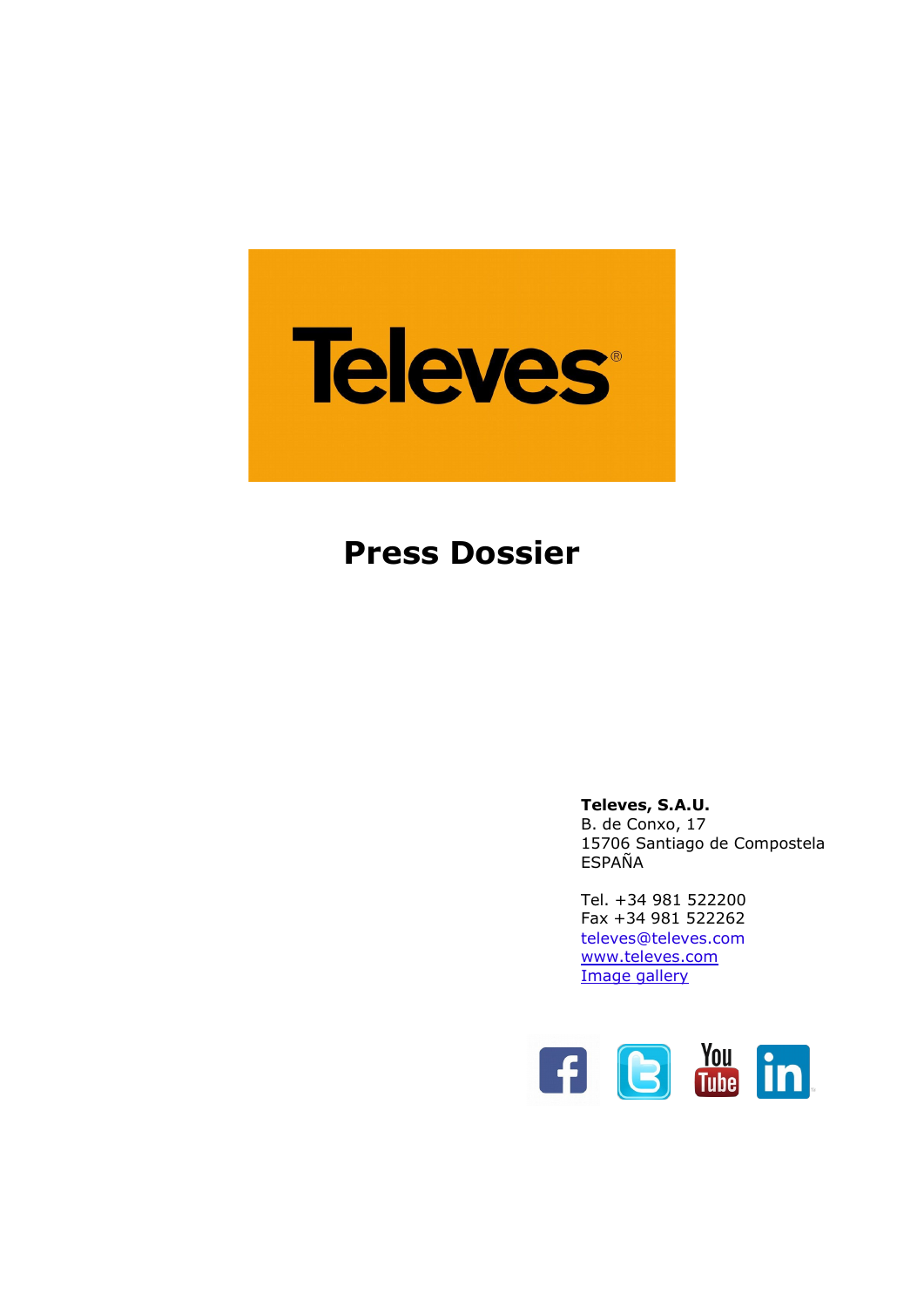#### **Press Dossier**

- **1. Who is Televes?**
- **2. Mission**
- **3. Corporate Values**
- **4. Strategic Vision**
- **5. The Corporation**
- **6. Multinational Structure**
- **7. Televes in Figures**
- **8. Background: Milestones**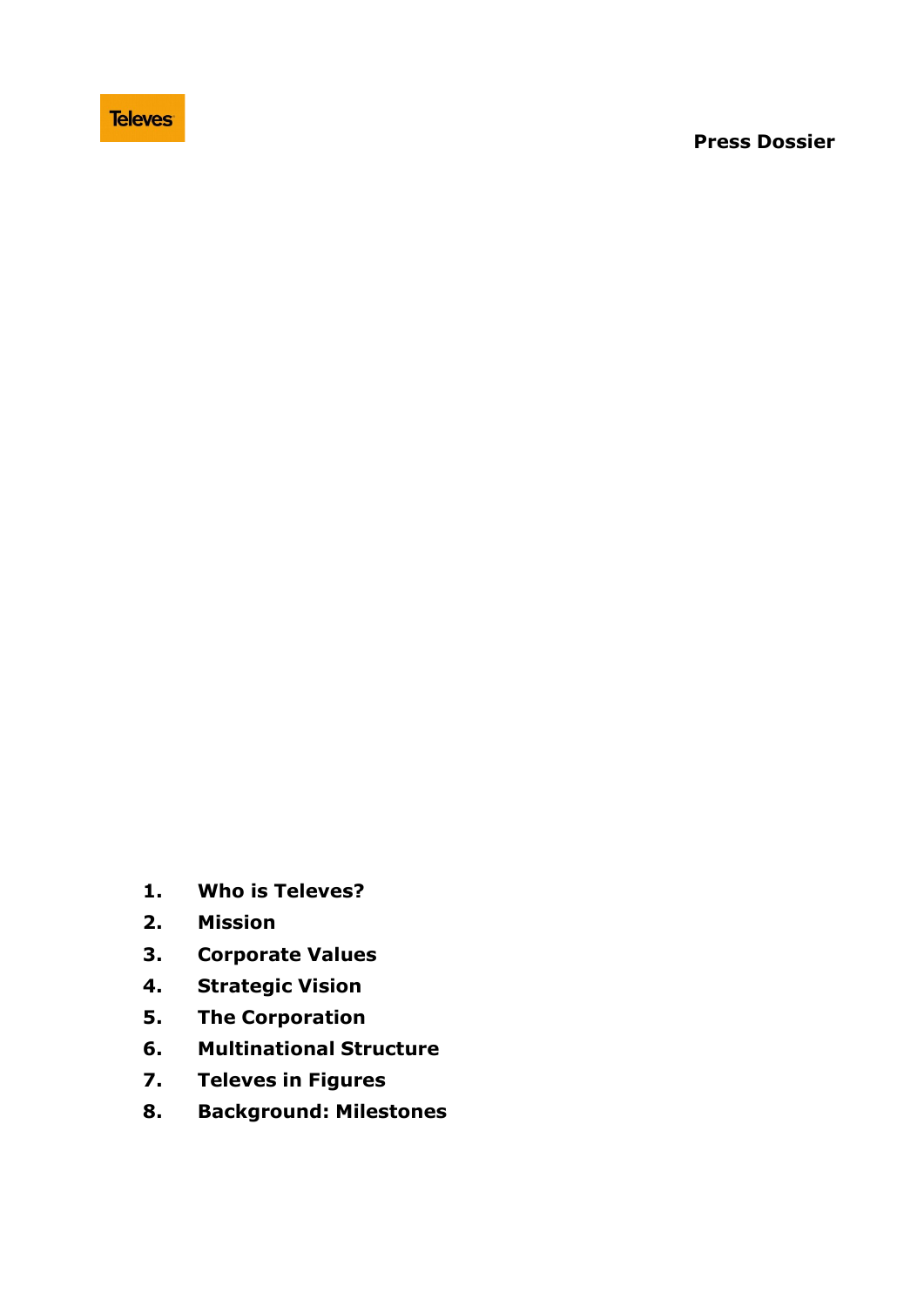## **1. Who is Televes?**

Televes is a leading global company focusing on the design, development and manufacture of solutions that convert the telecommunications infrastructures of buildings and homes into multiservice digital platforms. Headquarters are located in Santiago de Compostela (Spain), where the company was founded in 1958. At present, Televes is the main firm within a larger Televes Corporation, formedby 22 technological, industrial and commercial companies, more than 800 employees and +80 invention patents.

Televes has eleven international subsidiaries in Portugal, France, UK, Italy, Germany, USA, Poland, Scandinavia, Russia, UAE and China, and distributes its products to more than 100 countries on five continents through an extensive network of distributors. With more than 60 years of experience, Televes has launched more than 1,500 different products, an achievement only possible for a company with a real *passion for manufacturing.* The company produces at its own facilities to ensure the highest quality and control. To achieve this, it has been a pioneer in the implementation of automated robotized lines and has its own testing and quality control laboratories. Therefore, the brand's products display the *European Technology Made in Europe* stamp.

An innate desire to stay at the forefront of technology, offering the best products and solutions, has guided the evolution of Televes throughout its history. The company began its journey as an antenna manufacturer, until it consolidated its position as an international reference in solutions for the reception and distribution of radio-television signals. The progressive evolution of the market made it necessary to direct the technological specialization towards complementary areas, such as the extension of coverage of Digital Terrestrial Television (DTT), professional measuring equipment or new technologies for the distribution of audiovisual services. In search of maximumefficiency, specific companies were created to serve the different sectors and niche markets. This is how the concept of Televes Corporation was born in 1989.

Since then, the company has continued its growth and internationalization, keeping its distinctive hallmarks, among which innovation, proximity to the customer and vanguard manufacturing occupy prominent places. Recently, Televes Corporation has taken a leap forward in its diversification, positioning itself as a facilitator, through the telecommunications infrastructures deployed in buildings and homes, of value-added services, mainly advanced e-Health, energy efficiency and professional LED lighting for public and industrial developments, advance fiber optic data networks for the Hospitality sector to offer personalized audiovisual services to users, optical transport for large Operator and DataCenter fiber networks, or cybersecurity and aerospace. This evolution is aligned with the criteria set forth by the European Digital Agenda and Horizon program, the EU Framework for Research and Innovation.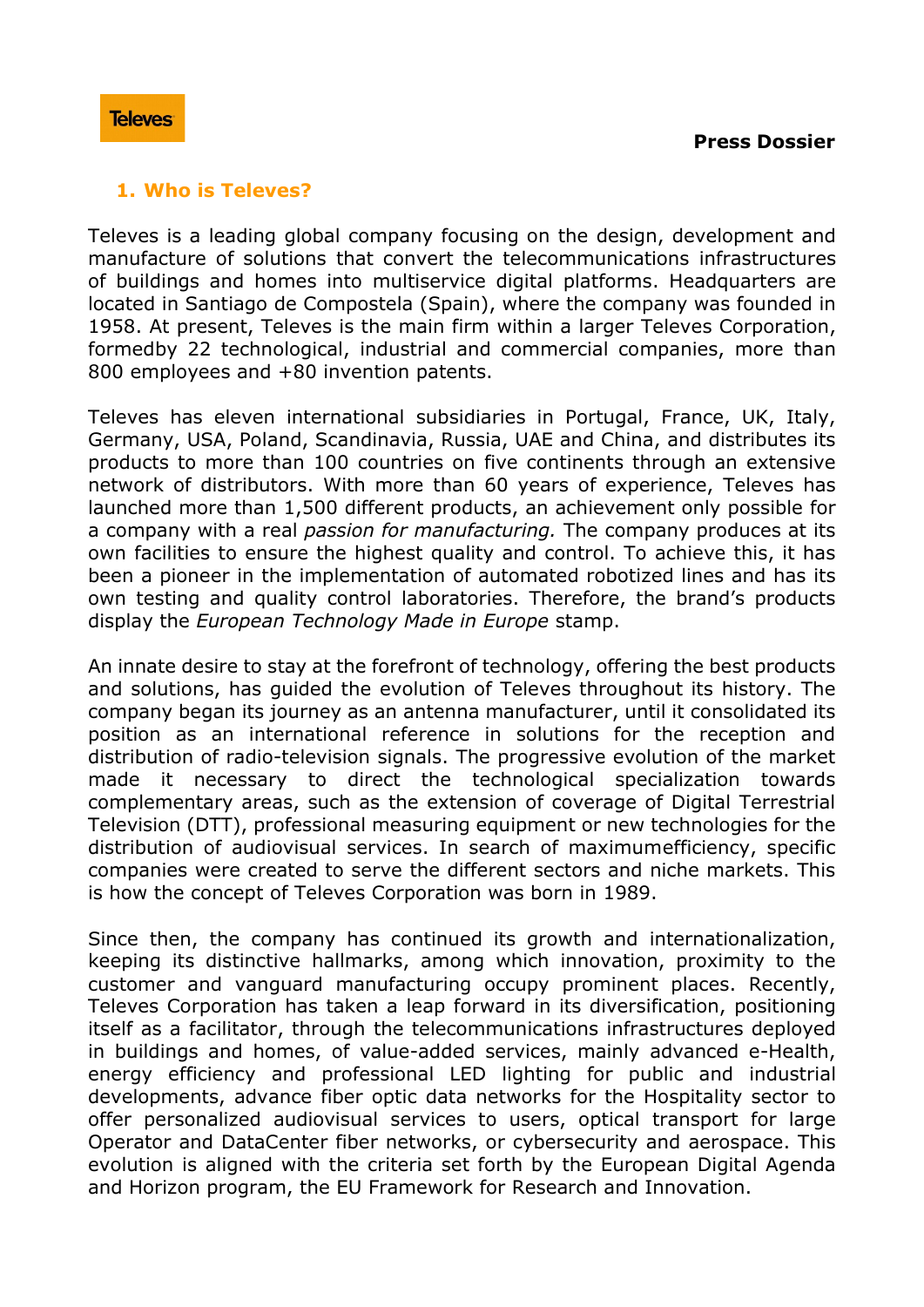# **2. Mission**

Televes understands its presence in the market through its commitment to technological development and its own manufacture of products and solutions, so that the infrastructures of the buildings offer its users all present and future security, entertainment, well-being and health services.

# **3. Corporate Values**

Throughout its broad experience, Televes has established a solid corporate reputation based on the values that define the company's identity:

- **Technological development**, which allows it to remain in the international vanguard in a highly competitive sector that is intensive in technology.
- **Quality**, as a distinguishing mark that the market recognises and identifies with the Televes name.
- **Commitment to customers,** to whom the company permanently offers support and training for the deployiment of the new technologies.
- **International vocation,** as corresponds to a company capable of competing in a globalised world.
- **Leadership** in the development of technology linked to the telecommunication infrastructures, a vocation that has accompanied Televes since its origins.
- **Alignment with the European Digital Agenda** and Horizon 2020, EU research and innovation programs.
- **Excellence in human resources:** the Televes team is characterised for being highly skilled and for its capacity for constant progress.
- Commitment to **sustainable development** and the protection of the environment.
- Commitment to its roots, reflected in the Televes **corporate social responsibility** policy.
- **Technology for an inclusive society**: Televes is committed to making technology a factor of well-being, progress and social cohesion.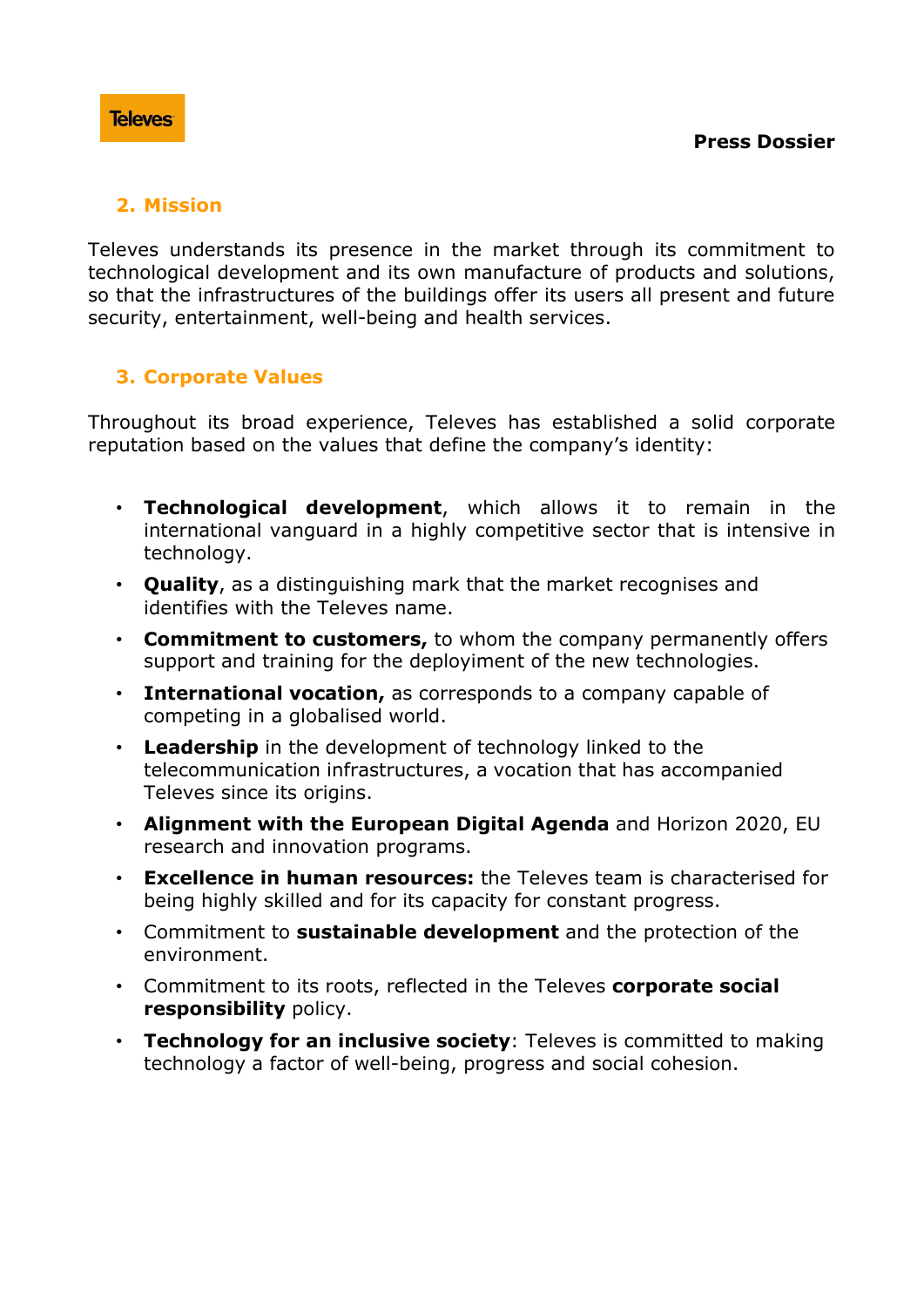## **4. Strategic Vision**

One of the keys to the success of Televes is the focus of its business in the strategic vision supported by solid mainstays:

# **4.1. European Technology Made in Europe**

At the beginning, as a pioneering company in the production of equipment to receive radio-television signals, Televes was forced to develop and manufacture most of the components for its products. This need for self- sufficiency led to one of the virtues that distinguishes the company today: a passion for manufacturing. When most companies in the sector opt to subcontract the manufacturing processes in search of cost savings, Televes continues loyal to its industrial tradition. Controlling the entire production process on its *home turf*, from the design to the after sales service, enablesthe company to develop the products more swiftly and with greater guaranteesof quality and reliability, as well as protecting the intellectual capital developed. This is the conviction contained in the slogan *European Technology Made in Europe*, which the markets associate with the Televes name as a synonym for quality, reliability and avantgarde technology.

# **4.2. Prominence in Technological Advancement**

If there is something that has characterised Televes over its 60 years of history, it is without a doubt the vision and technological capacity to play an active role in all the decisive projects in the history of television. In the same way as the company played a leading role in the switch from black and whiteto colour, or in introducing private and regional channels in Spain, it currently participates in the main projects and initiatives aimed at promoting the development of digital terrestrial television (DTT), ultra high definition (UHD / 4K) and the formats for the television of the future.

Televes is present in the process for making decisions of special significance related to the telecommunications sector. This is the case of the European Digital Video Broadcasting (DVB) project, a global forum that has the aim of developing the standards of the digital television, and in which the company has participated as a numbered member since 1995. Parallel to this, Televes plays a part in the Eureka programme and ADTT (Advanced Digital Television Technology), for the development of reception and broadcast systems for digital and high definition television.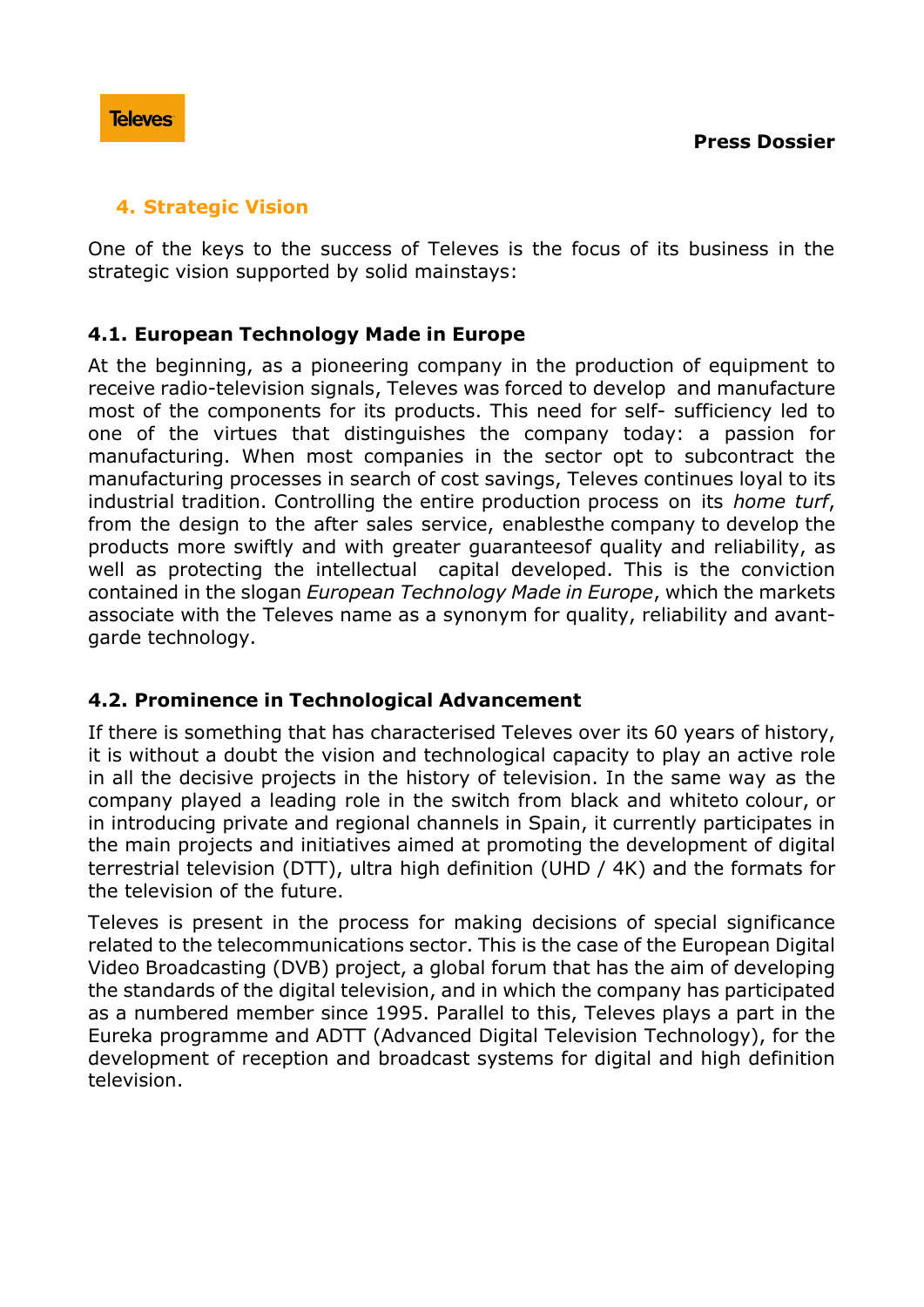## **4.3. Vocation for Research and Development**

Televes´ capacity to lead the technological change in the world of telecommunications is directly associated with its strong investment in Research, Development and Innovation (R&D&I). The R&D unit, was created in 1971 and now provides work to more than 80 professionals, mainly Telecommunications and Industrial engineers and Physics graduates. This workforce provides Televes an extraordinary technological independence,which is reflected in an exceptional figure: 80% of the more than 1,500 products included in the Televes catalogue have been entirely developed using own technology, and the company holds over 80 invention patents.

## **4.4. Quality as a Hallmark**

Televes' philoshophy is: "Quality is not controlled, it is produced". The company is a pioneer in this respect, as it was back in 1977 that the official laboratories for quality certification came into operation, including radiofrequency measuring, CE marking and aerial measuring, among other references. The Corporation made further progress in 1994, with the creationof Ladetel, a wholly owned certification laboratory in the field of electronics andtelecommunications to European Union requirements. Since that year, Televes has been working under the certification of standards ISO9001, EN 29001, UNE 6601 and ISO14001 and ISO45001.

## **4.5. Commitment to its Roots**

Throughout its experience, Televes has shown its capacity to make the development of an efficient and competitive business model compatible with the respect for the environment and the contribution to economic and social development in the area in which it carries out its activity.

The company's commitment to keep the manufacture of its products at its own facilities is understood not only from its quality policy, but also as a will to contribute to the creation of wealth and quality employment in the geographical areas in which the company is based, without the need torenounce becoming a technological reference and a global commercial player.

In the vision of Televes, cultivating knowledge is not only one of the roots of the company but it is also part of its unavoidable commitment with its surroundings. For this reason, throughout its experience Televes has developed close collaboration with university centers. This cooperation is directly extended to the Technical College of Telecommunications Engineers at Vigo University; the Faculties of Physics and Economics at Santiago de Compostela University, and the Faculty of Computer Science at A Coruña University. The company also develops a great number of educational initiatives for the telecommunication professionals throughout the markets in which it operates.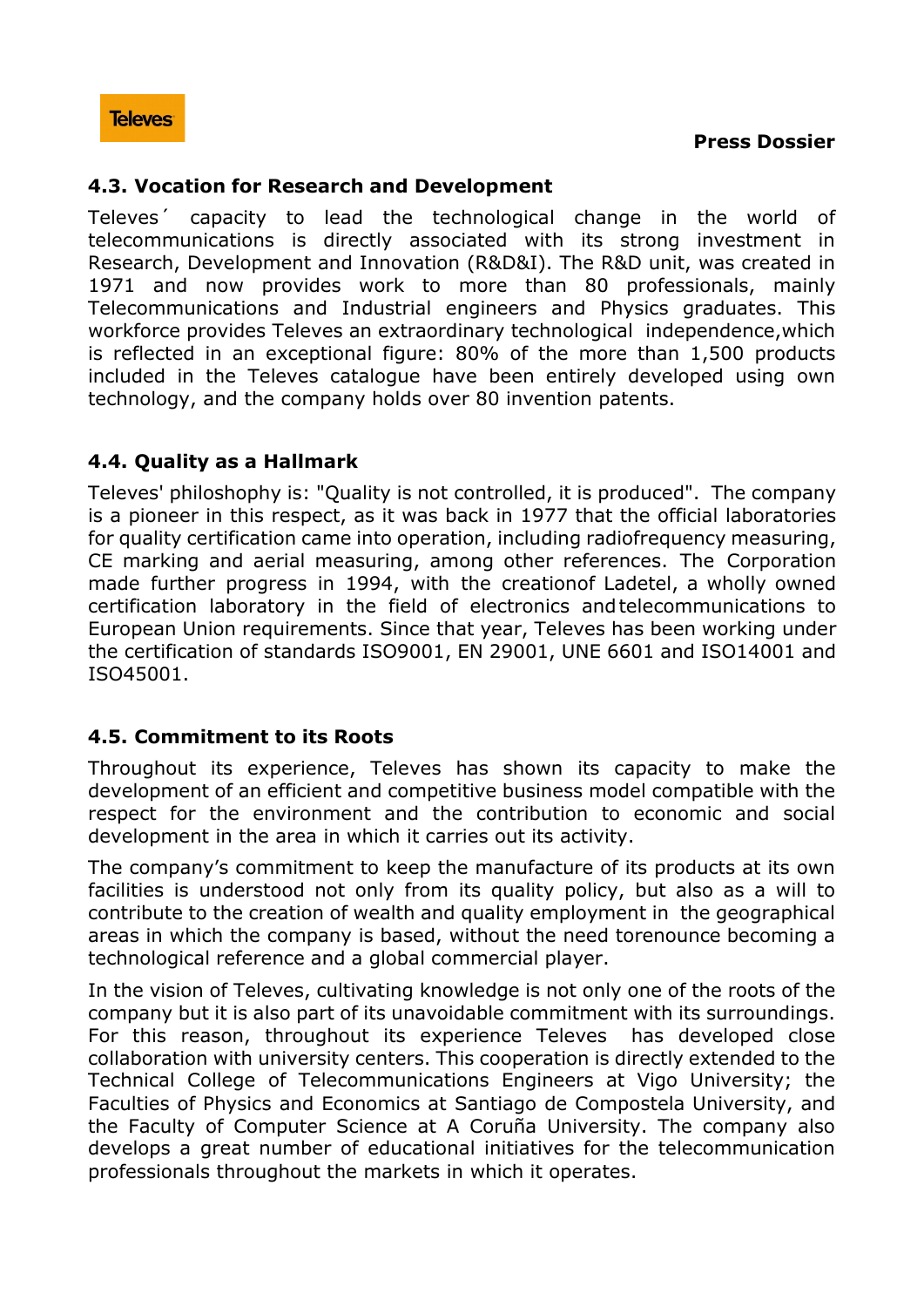## **4.6. A Vision for Digital Transformation**

Without neglecting the more traditional distribution of radio-television signals, which constitutes its core business, Televes is evolving towards the profile of service facilitator on telecommunication infrastructures deployed in cities, buildings and homes. These range from access to information and entertainment platforms, to social-health services, as well as projects in the hospital environment, data networks and integral solutions for the Hospitality sector.

There is an unrelentless drive to unveil technologies that place Televes at the heart of incipient developments. The greatest and latest example is the commitment to develop TForce: an SMD manufacturing technique based on MMIC technology, which overcomes the limitations of silicon componentry and allows the company to obtain integrated circuits that operate in the microwave frequency band. This truly means a leap forward that places the company ahead of its competitors. The same philosophy drives the commitment of Televes Corporation for the Industry 4.0 model. For this purpose, Corp4Future project foresees an investment of 23 million euros in four years, to place the company in a privileged position to continue developing its growth and diversification process, accessing new technology-intensive and highly competitive sectors, such as aeronautics, the automotive industry and smart cities.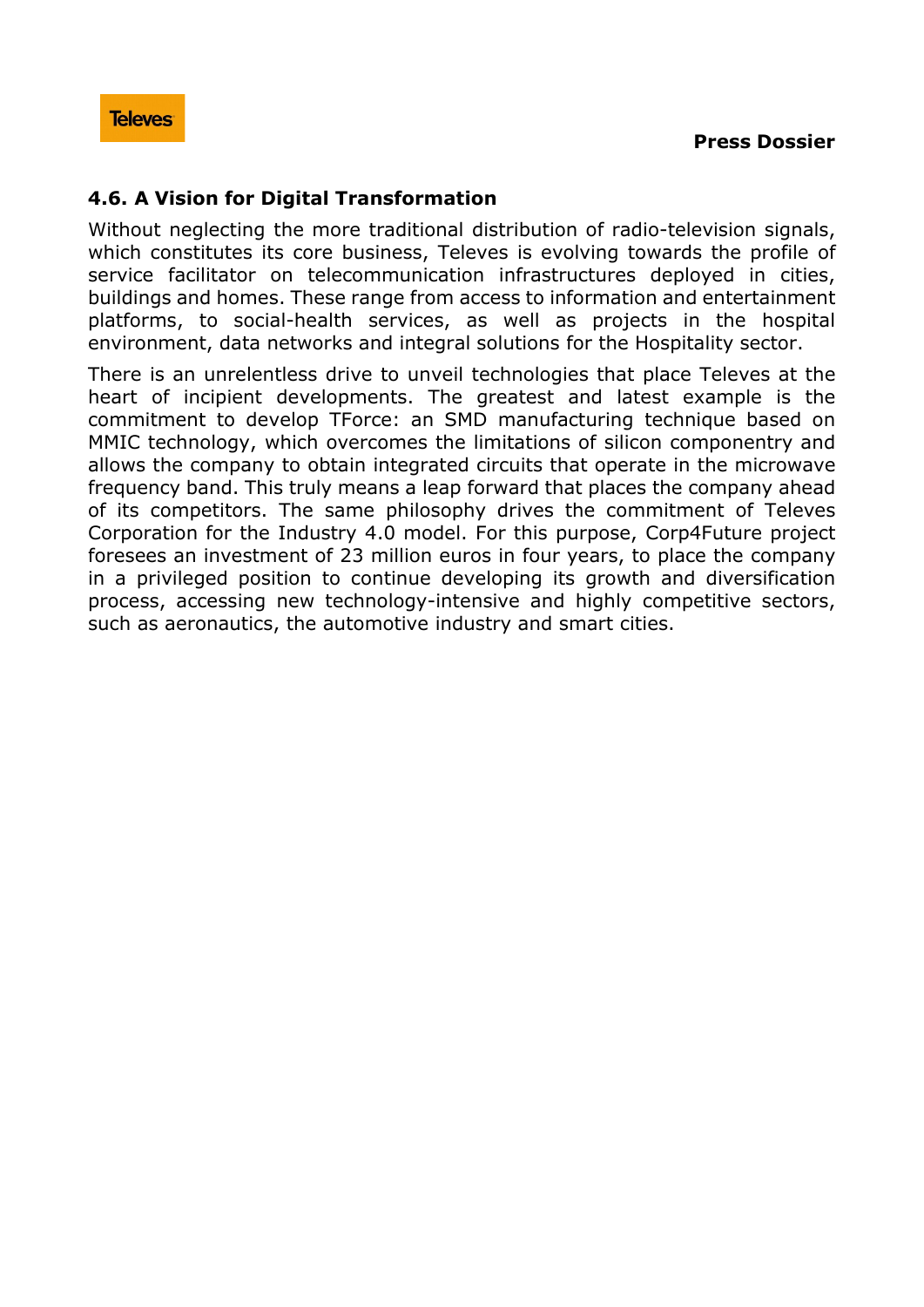## **5. The Corporation**

The development of the parent company has led to the setting up of a multinational and multidisciplinary business gruop called Televes Corporation. The vocation for technological development, cutting-edge manufacturing and passion for quality are the hallmarks of all integrated firms. From the point of view of the business, the activity of the Corporation is structured around major sector areas:

- **Telecommunication and TV Infrastructures.** It is the traditional core business of the company, whose initial activity was the manufactureof antennas, becoming a pioneer and a key player in the birth of television in Spain. Since then Televes has evolved with the advancing technology, and have become an international leader in design, development and manufacturing of equipment for the transmission, capturing and distribution of radio-television signals.
- **Hospitality.** It is an activity with increasing prominence. Televes Corporation develops comprehensive projects, aligned with the requirements set forth by hotels, buildings and public spaces, for the integration of customized television services, permanent connection to the internet or to added-value audiovisual contents, digital signage, security systems, management tools, and energy efficient solutions.
- **Advanced e-Health.** The focus on the social and health care industry is the result of the commitment of Televes Corporation to evolve into a telecommunication network-based service facilitator in buildings and homes, in alignment with the criteria set forth by Digital Agenda in Europe, which prioritizes areas with pressing social needs. As a result,the Corporation features the **CareLife** solution, which implements ubiquitous remote assistance based on smart technology that is capable of learning from the user´s routines, reporting to the carer when deviations occur, creating a safe environment and preserving privacy. Televes Corporation also participates in international R&D projects, such as **Smart Assist** and **ACTIVAGE**, applying Big Data and Internet of Things to the development of solutions that foster the independence and the quality of life of the elderly.
- **Professional LED Lighting.** The expertise of the Corporation in both electronic technology and metal structure manufacturing was the catalyst in the launch of a full range of outdoor and indoor LED lighting solutions. Televes luminaires allow for energy savings of up to 80%, as compared to conventional lighting systems. They also stand out for first-class engineering and excellent thermal management, ensuring extended product life without any maintenance.
- **Optical Transport.** We are immersed in the transformation of large high-capacity fiber networks, with exponential increases in the demand for bandwidth, with the need for transmissions in real time and with low latency, guaranteeing a maximum degree of reliability and security. As manufacturers of cutting-edge technology, we look for innovative solutions that know how to combine the maximum technological benefits with the profitability of the required investments. In its Optical Transport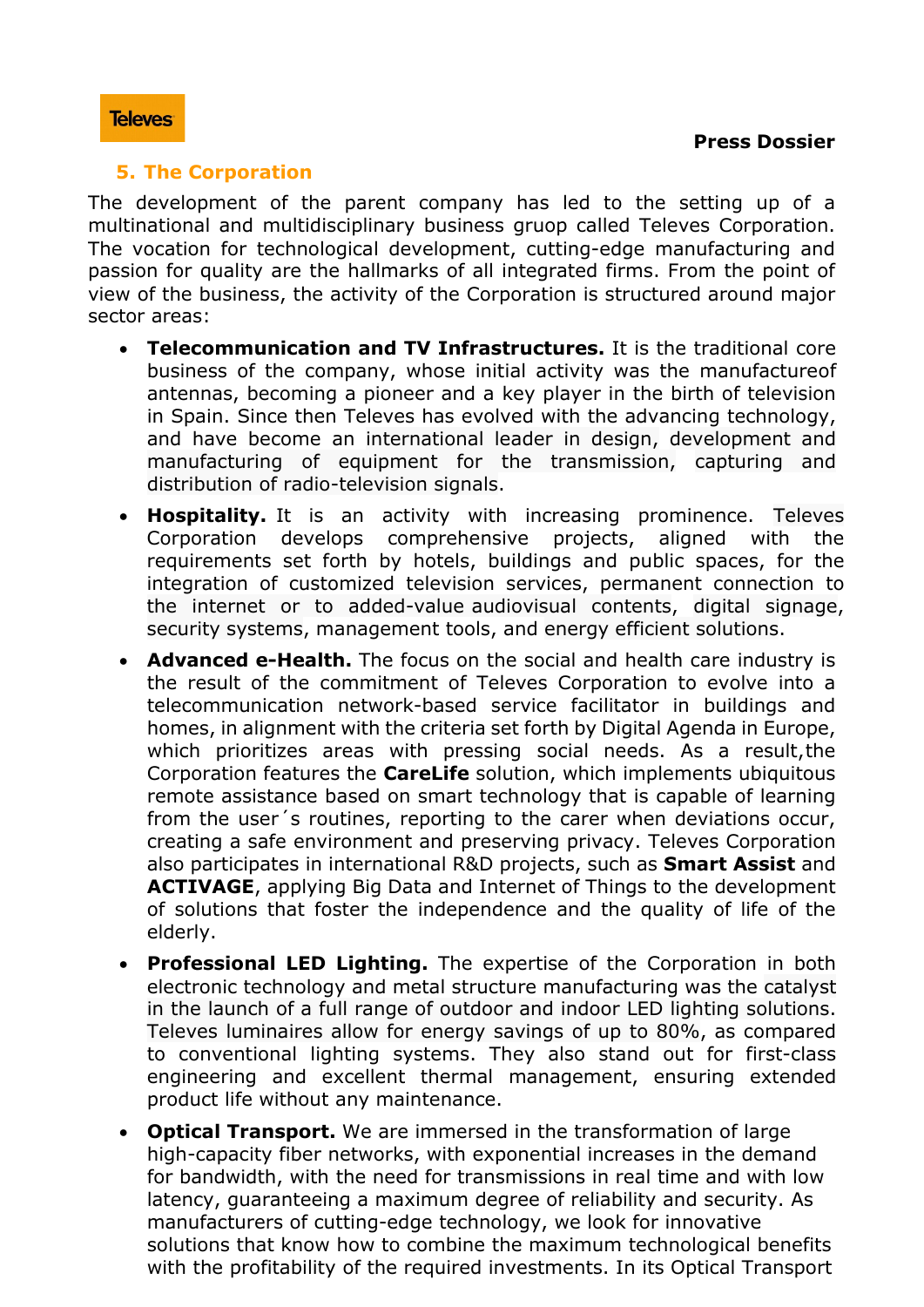#### **Press Dossier**

area, Televes combines both technological products and solutions as well as comprehensive services for all those secure, high-capacity backbone networks that represent the neuralgic points for high-bandwidth data transmission between nodes for -critical environments, metropolitan networks, long-distance nodes, etc.

Televes Corporation is formed by 22 firms, who take advantage of their high technological specialization to create synergies in the design, development, manufacture and commercialization of products and solutions. Noteworthy are the following firms:

• **TRedess.** Specialised in the design, development and manufacture of broadcast and transmission equipment and gap-fillers for digital television coverage. It has been chosen by great operators in Europe to deploy DTT network. (Web [TRedess\)](http://www.tredess.com/en).

• **Gsertel.** It develops portable signal measurement equipment for professional radio-television installers, as the FSM and H ranges. [\(Web](http://www.gsertel.com/) [Gsertel\)](http://www.gsertel.com/).

• **GCE (Gallega de Circuitos Electrónicos).** It has the mission of the research, design, manufacture and commercialisation of printed circuits, equipment, systems and services linked to electronics and engineering. [\(Web](http://www.gacem.com/) GCE).

• **Gainsa (Gallega de Informática).** Provides information technology services and manages communication networks for all the Corporation's companies. (Web [Gainsa\)](http://www.gainsa.com/).

• **ISF (Ingeniería de Sistemas de Funcionamiento).** Designs, develops, builds and commissions automatic and robotised production lines. It is also responsible for the maintenance of the Corporation's machines and industrial installations.

• **Gamelsa (Gallega de Mecanizados Electrónicos).** Specialised in the development and manufacture of mechanical components and in the treatment of metallic surfaces. (Web [Gamelsa\)](http://www.gamelsa.com/?lang=en).

• **Ladetel.** Approved laboratory for the certification of electronic devices.

- **Maxwell** Specialized in the design and development of highly innovative and advanced solutions for electronic applications in the digital, RF and microwave fields, taking advantage of the simulation capabilities of the most advanced EDA tools.
- **Televes Enterprise Solutions.** Subsidiary established in Miami, United States to promote the Hospitality area in the American market and LATAM.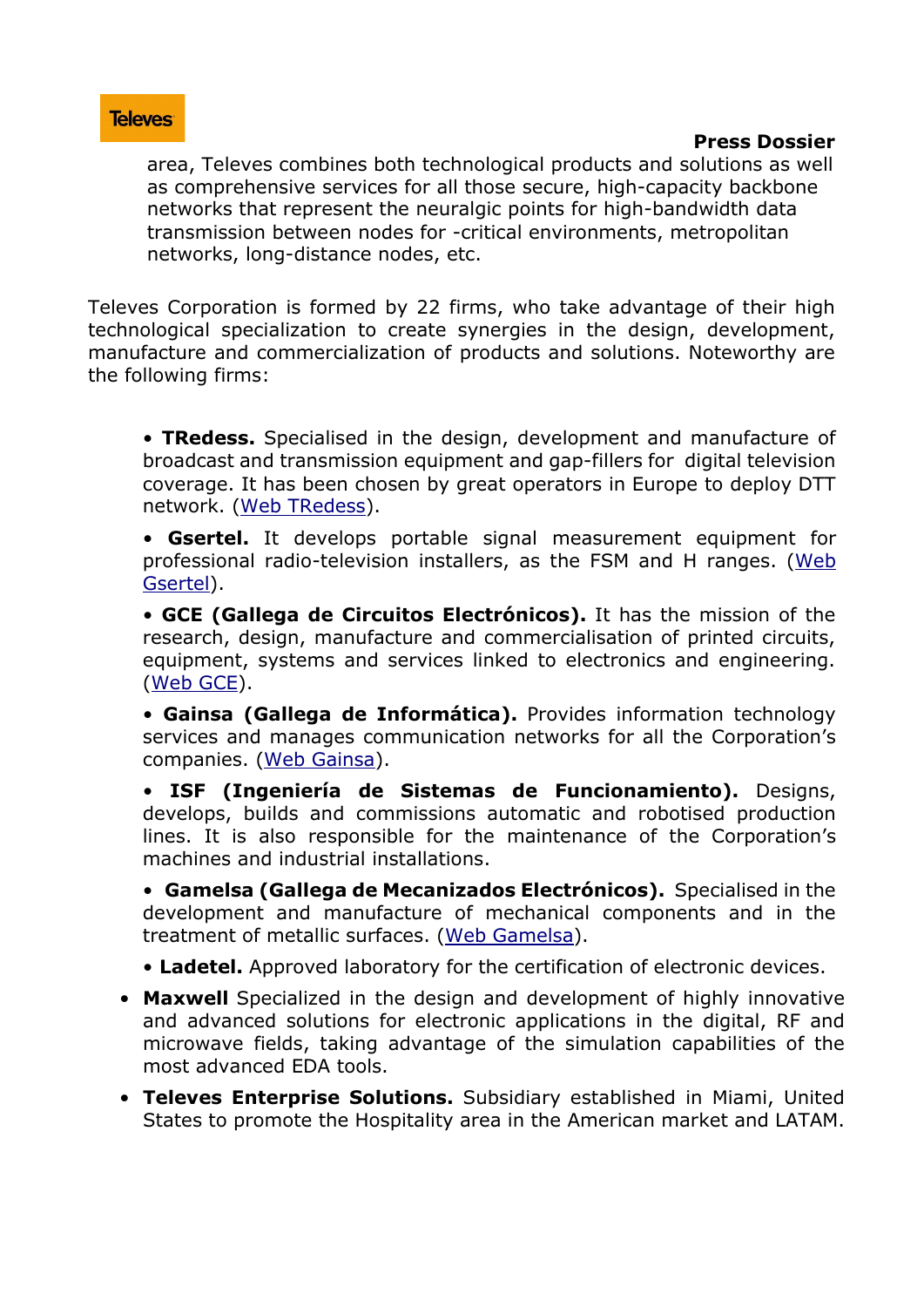

## **6. Multinational Structure**

Foreign markets have been a key factor for the expansion of the company. Televes Corporation currently has manufacturing facilities in Spain and Portugal and also has subsidiaries in France, Germany, the United Kingdom, Italy, Poland, Russia, Scandinavia, the United States of America, China and the Arab Emirates. More than 60% of turnover comes from exports.

The structure of strategic distribution relationships enable Televes Corporation to reach more than 100 international markets. In addition to this, the establishing of commercial relations with large television operators worldwide places Televes in a privileged position in the international telecommunications market.

# **7. Televes Corporation in Figures**

## **Televes Corporation (year 2021):**

- Turnover: 204 million €
- Investment: 7,2% ROI
- Staff: + 800 employees
- Firms: +20 subsidiary companies
- Patents: + 80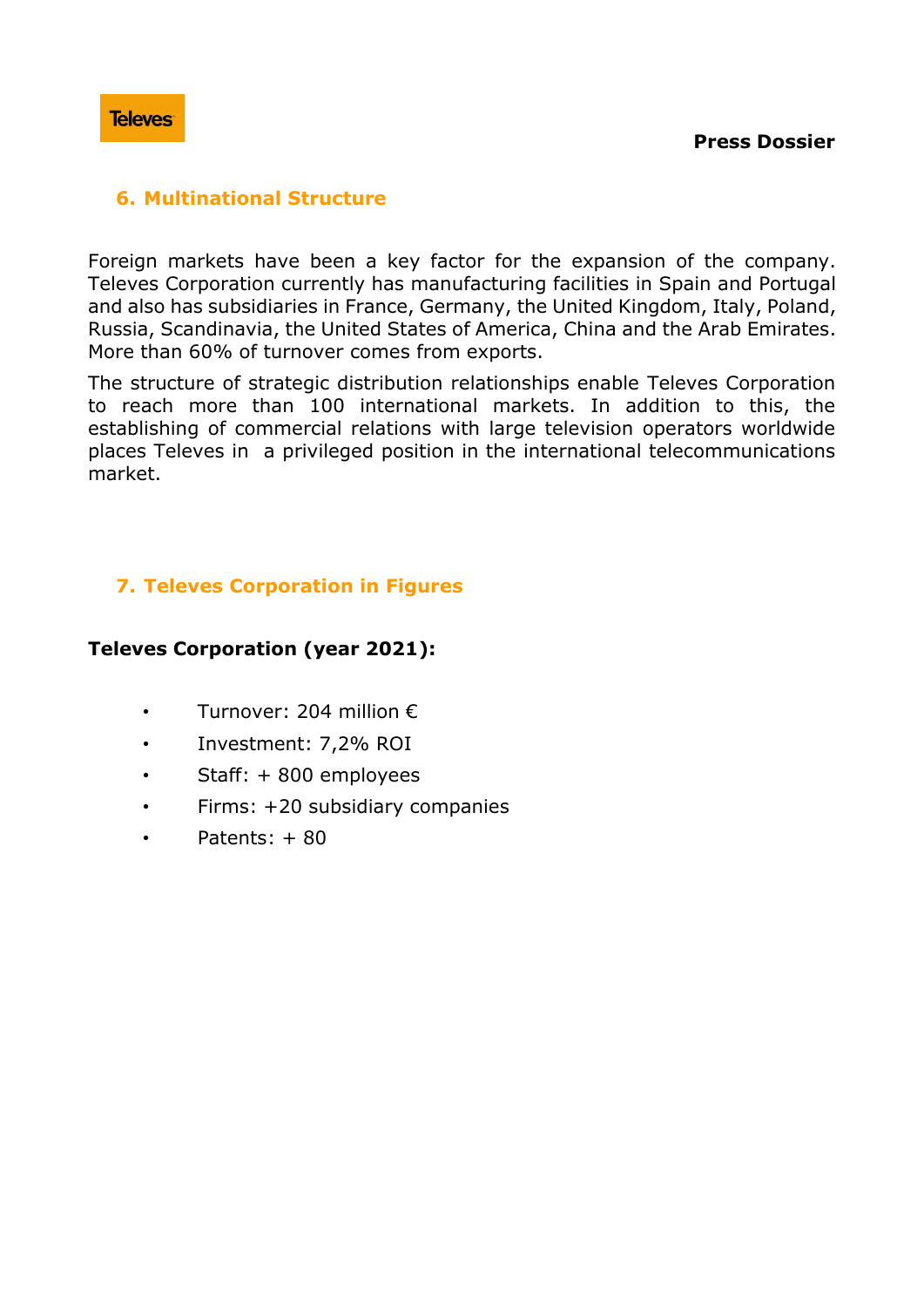## **8. Background: Milestones**

- **1958.** Foundation of Televes.
- **1960.** Televes launches the duralumin aerials onto the market.
- **1965.** Manufacture of aluminium tube by radiofrequency, for the first time in Spain.
- **1983.** Televes, the first company in its sector in the world to incorporate Surface Mount Device (SMD) technology.
- **1985.** Development of the CAD system for the design of high frequency printed circuits.
- **1987.** Start of robotisation. In alliance with IBM, the first SCARA robots enter Televes.
- **1988.** Commercialisation of the first amplifier for MATV with printed lines.

Incorporation of the Stripline technology.

Televes designs and launches onto the market the first multi-satellite reception system.

- **1990.** Televes launches the SAT90, which enables the reception of TV-Sat on collective aerials.
- **1992.** Launch onto the market of a flexible, intelligent and compact system for the reception of TV-Sat, eliminating the need for singlechannel amplification. The STAR 94 is created.
- **1994.** Televes incorporates a new philosophy: the so-called randomised aerials, valid for both collective and individual installations. ISO 9001 certification by AENOR.
- **1995.** Televes becomes part of **DVB.** Start of the Project for Monitoring the **Robotised Plant.** In collaboration with the I.E.A. of the University Vigo, the Communications Server was developed In collaboration with IBM and Gainsa the first Client-Server application

was developed using the object-oriented technology Visualage.

• **1996. EMC Project:** Televes develops moulds in order to comply with European regulations, achieved using the clamp system. Televes presents the first Transparent Digital Transmodulator for 19" rack at MATELEC.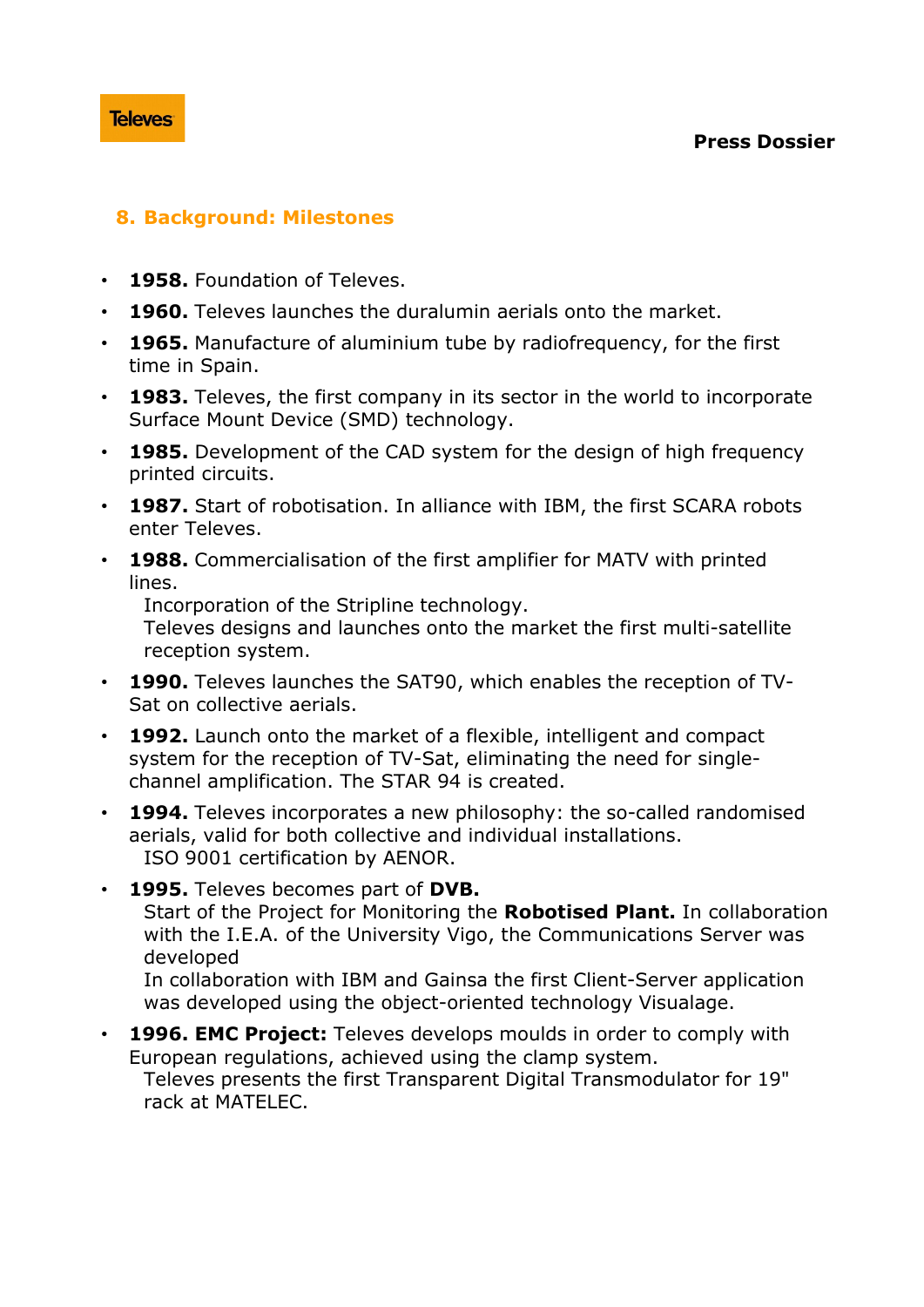• **1997.** Launch onto the market of the first amplifier with configurable bandwidth.

Televes launches onto the market the **Transparent Digital Transmodulator.**

The company globally integrates R&D within all processes.

• **1998.** Televes joins the **DIGITAG** project and the **TELECOM I+D** organisation.

Televes becomes a member of **CEDOM**.

- **1999.** Launch onto the market of the first available Digital Terrestrial Television processing equipment and its adaptation to collective distribution networks (ICT).
- **2000.** Televes launches onto the market a new aerial for DTT with an impulse noise reduction device (MRD). Launch onto the market of the first communication platform for all kinds of buildings, designed for the home: **COAXCOM**. Presentation of the first processor for digital cable networks.
- **2002.** Televes launches a COFDM-PAL for SFN networks. Presentation of MIRA: indoor aerial designed specifically for DTT. Televes launches onto the British market the Attic-Box system, specially designed for the new SKY receiver.
- **2003.** The company obtains the European patent "Connector for coaxial cable".

Launch of the first field strength meter entirely developed by the Televes Corporation: the **FSM range** is created.

- **2004. Zas** is created: the DTT receiver developed and manufactured by Televes.
- **2005.** The **Televes Integra** system for collective installations is presented at MATELEC.
- **2006.** Televes manufactures and commercialises over two million **ZAS** adaptors and 200,000 UHF modules, from the start of the campaign for the introduction of the DTT.
- **2007.** The DAT 45 digital aerial reaches one million units commercialised. Launch of the new DAT digital aerial and new metering devices.

New home amplifier in the *Cocodrilo* series.

• **2008.** New aluminium **OFFSET 90 satellite dish**.

Launch of the **Diginova** aerial, specifically designed to receive DTT in individual homes.

Launch of the revolutionary **H45** portable field strength meter, which incorporates digital processing as a world exclusive in a device of these characteristics.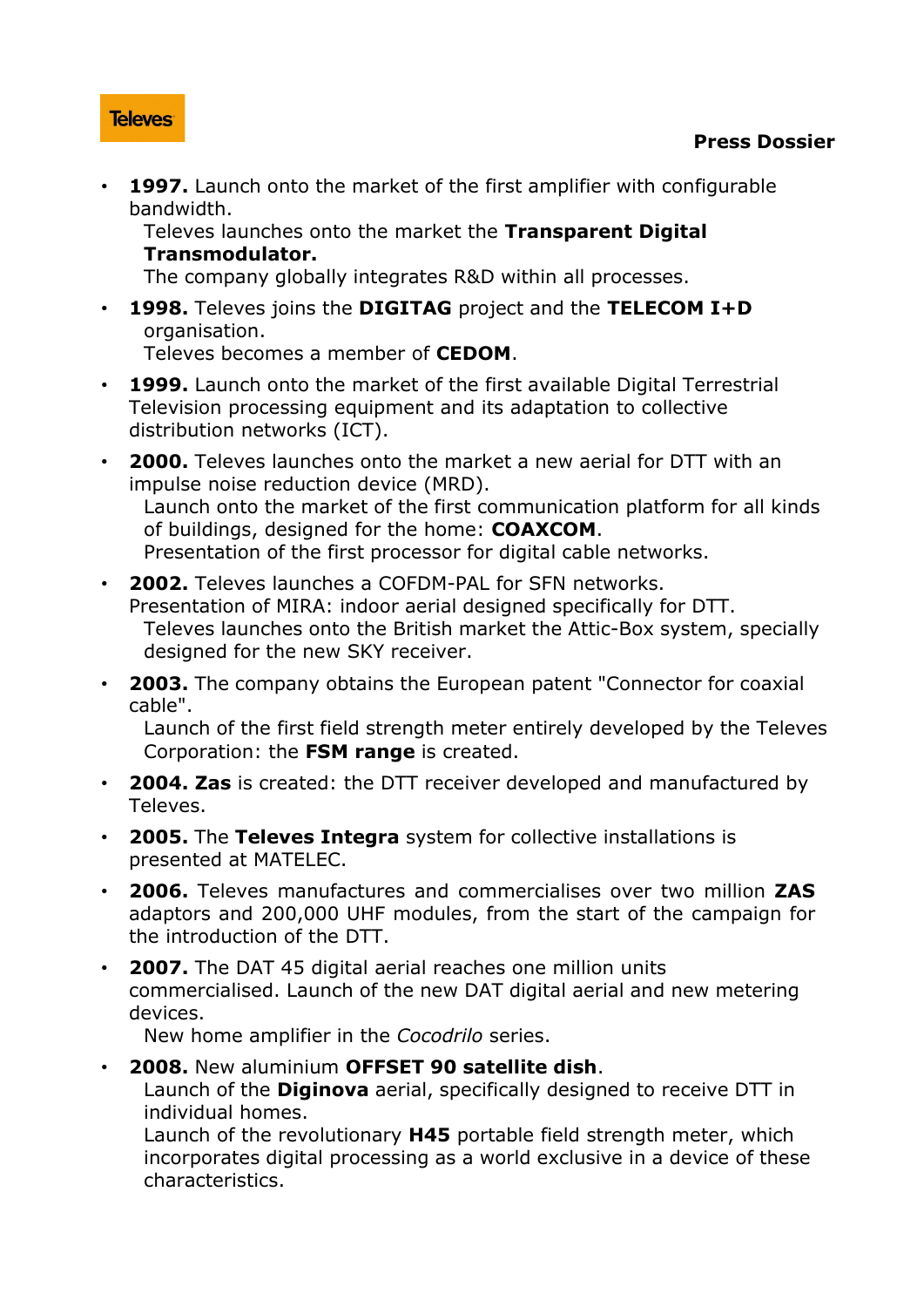- **2009.** Launch of the new **DAT HD**: the aerial designed for DTT and the future high definition television (HDTV). As a great exclusive, it incorporates the Boss Tech system, which automatically adjusts the signal's output level, making it a real *intelligent aerial*.
- **2010.** Launch of the **Polish subsidiary** of Televes Corporation, as a strategic platform to provide the company with enhanced access to the markets of Central and Eastern Europe.
- **2011.** Set in motion of **NP100** project, to launch a hundred products in 18 months. This initiative aims to reinforce the company's leadership by winning market share, boosting internationalisation and motivating the whole human team.
- **2012.** Creation of the **General Manager** Office, which will enhance Televes Corporation's synergies and technological diversification. Strong commitment to the Optical Fiber, with the development of the full range of equipment to work with this technology. Launch of **T.12** single-channel amplifiers, ready for the digital dividend (relocation of DTT channels to facilitate their coexistence with 4G mobile technology).
- **2013.** Impulse to the international profile of Televes: exports exceed 50% of the total turnover of the Corporation. Televes, chosen in the **United Kingdom** for the supply of LTE filters, capable of avoiding affectations of the signals of 4G/LTE in DTT.
	- Presentation at the German fair ANGA Cable of the **Connected Home** concept.
- **2014.** Implementation of the 10th international subsidiary, in **Russia**. Presentation of **CareLife**, a solution that represents the entrance of Televes Corporation in the business of Social Health services.

Launch of a full range of equipment with the *DD Guaranteed* seal and an installer's guide to ensure the proper adaptation of the television reception facilities to the digital dividend in Spain.

• **2015.** Reordering and optimization of the R&D assets of the corporation at the **Televes Technology Center.**

Boost of the **Data Network** business line. Investment in manufacturing technology under **Industry 4.0** paradigm.

• **2016.** Televes becomes the first company in its sector to adopt MMIC (Monolithic Microwave Integrated Circuits) technology, under its own **TForce** solution for the development and assembly of components. This means a real *technological revolution*.

Start-up of the R&D international projects **Smart Assist** and ACTIVAGE, addressed to the social health sector and based on Internet of Things (IoT) and Big Data Analytics technologies.

**Televes Scandinavia** is born, as the 11th international branch.